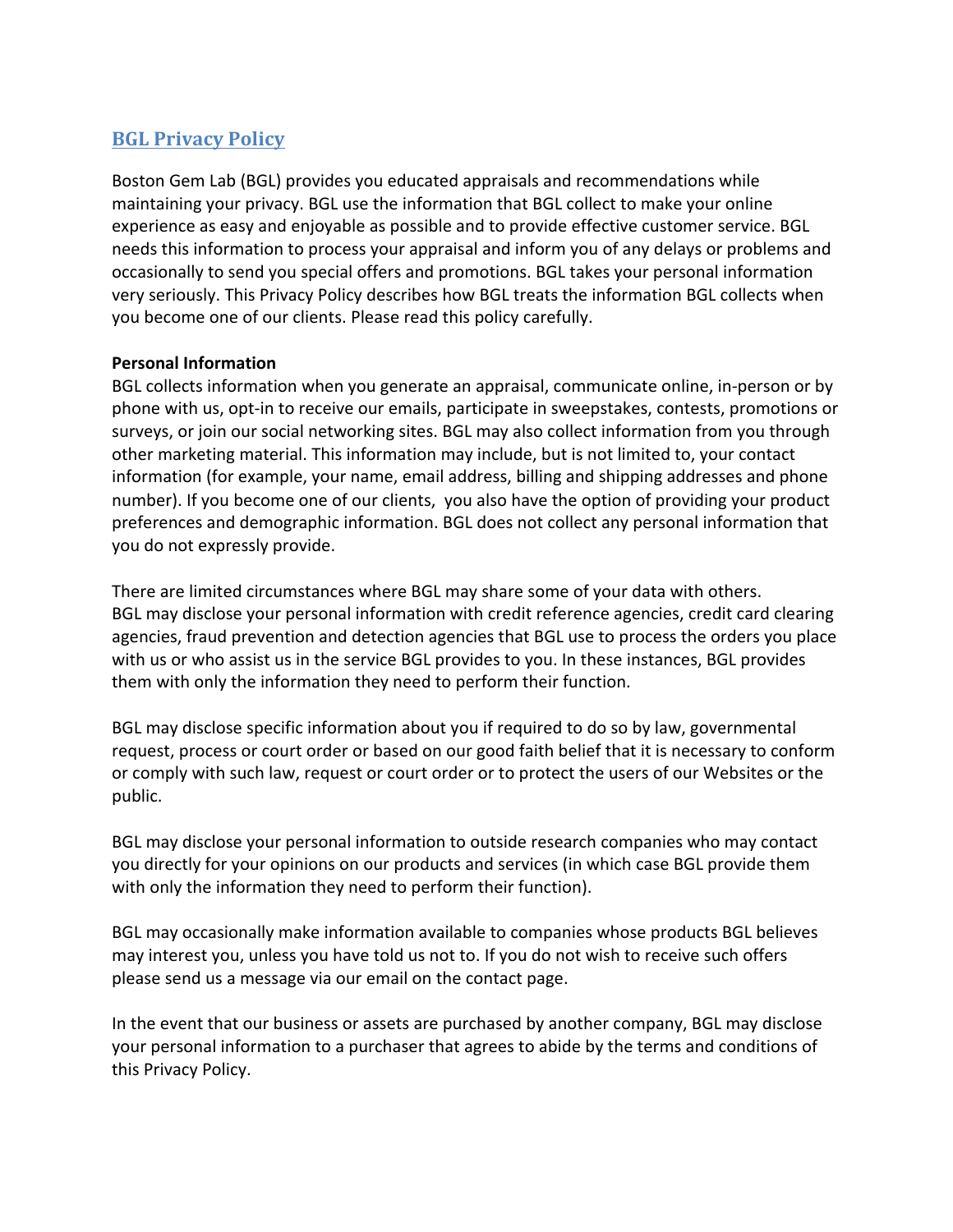#### **Non-Personal Information**

BGL may also request non-personally identifiable information, such as buying preferences and age, also known as demographic and profile data, though this information is optional. BGL may use this data to improve our website and/or tailor your experience at our website, showing you content that BGL thinks you might be interested in, and displaying content according to your preferences. BGL may also share this information with others, such as advertisers interested in advertising on our website, in aggregate, anonymous form, which means that the information will not contain any personally identifiable information about you or any other person.

## **No Marketing to Children**

Our site is not directed or marketed to children under the age of 18. We do not intentionally collect or store information on children. If we learn that a child has emailed us, Boston Gem Lab (BGL) without his or her parent's consent, we immediately, upon parental request, drop all contact with the minor.

## **Usage Information**

In addition to collecting personal and non-personal information, BGL may also collect nonpersonal, aggregated information about your use of our website. This information is not personally identifiable and will only be used to find out how users use our service and website. For example, this information will tell us how much time users spend on our website, from which other sites users came, and to what other sites users go. The collection of this information allows us to, among other things, prepare for traffic load demands and to efficiently deliver our communications.

### **Access and Opt-Out**

If you are a registered user, a BGL client, you may access and update your registration information and your preferences to receive email or other communications from us by sending us a message via our e-mail. Any user who receives an e-mail may choose not to receive such emails in the future by following the instructions in the e-mail and, in addition, if you are a client/member, you may also choose not to receive such invitations by changing your preferences as indicated above. In addition, you may update or change your personal information or preferences by sending us a message via letter or email. BGL will take commercially reasonable steps to implement your opt-out requests promptly, but you may still receive communications from us for up to ten business days as BGL processes your request. While BGL makes efforts to accommodate requests to restrict our use of your information, BGL reserves the right to delete all or any portion of customer information if BGL is not able to reasonably accommodate a requested restriction.

### **Tracking**

Like most sites, BGL makes use of browser cookies. Cookies are small text files placed on your computer's hard disk by our server. They allow us to quickly check your status as a user and facilitate access to your preferences. BGL will never use cookies to retrieve information from a computer that is unrelated to our website or services. By using our website, you consent to our